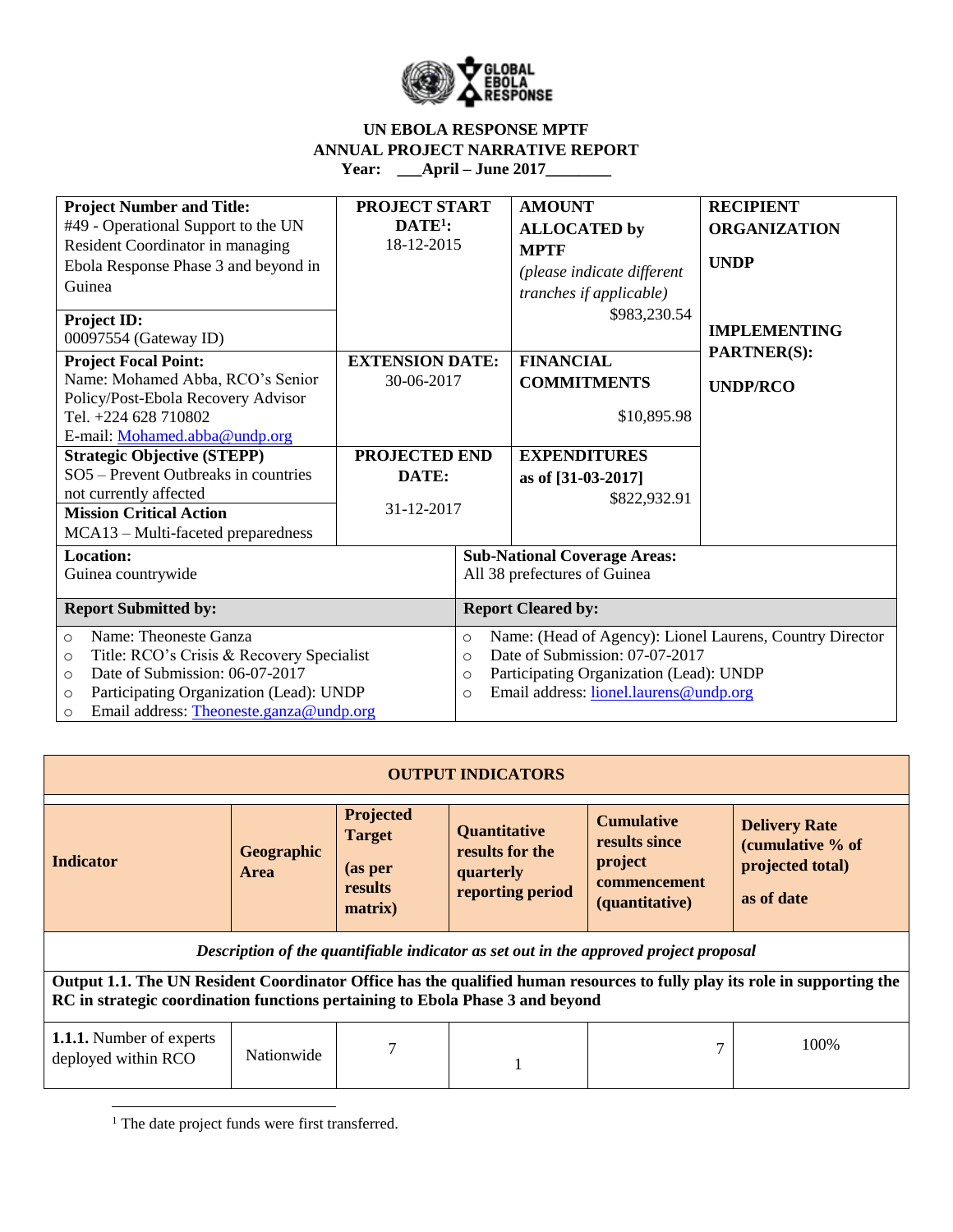

| 1.1.2. Extent to which<br>advisory services of<br>Ebola Support Unit were<br>used to inform high-level<br>policy discussions and<br>strategic decision-making | Nationwide | 100%                | N/A                                                              | 100% | 100% |
|---------------------------------------------------------------------------------------------------------------------------------------------------------------|------------|---------------------|------------------------------------------------------------------|------|------|
|                                                                                                                                                               |            |                     | <b>EFFECT INDICATORS</b> (if available for the reporting period) |      |      |
| Outcome 1. The UN Resident Coordinator fully exercises strategic coordination functions pertaining to Ebola phase 3                                           |            |                     | and beyond                                                       |      |      |
| 1.1. Extent to which the<br><b>ECM</b> functions are<br>transferred to RC                                                                                     | Nationwide | 100%                | 100%                                                             | 100% | 100% |
| 1.2. Number of high<br>strategic coordination<br>meetings convened by<br>RC                                                                                   | Nationwide | 1 per month<br>(18) | 14                                                               | 18   | 100% |
| Outcome 4. A coordination mechanism for humanitarian, natural and sanitary crisis prevention and response is<br>operational                                   |            |                     |                                                                  |      |      |
| 4.2. Number of meetings<br>held on the<br>humanitarian/crisis/disast<br>er management and<br>prevention coordination<br>framework                             | Nationwide | (16)                | 10                                                               | 16   | 100% |

### **PROGRAMME REPORT FORMAT**

# **EXECUTIVE SUMMARY**

In ½ to 1 page, summarise the key achievements of programme in terms of outcomes and outputs. Please, list the main activities implemented for the project, and describe the progress made during the current reporting period. Explain how the outcome(s) indicated in the Matrix have contributed to the project objective(s) through the Mission Critical Action (MCA) for the Response and the Recovery Strategic Objective (RSO) for Recovery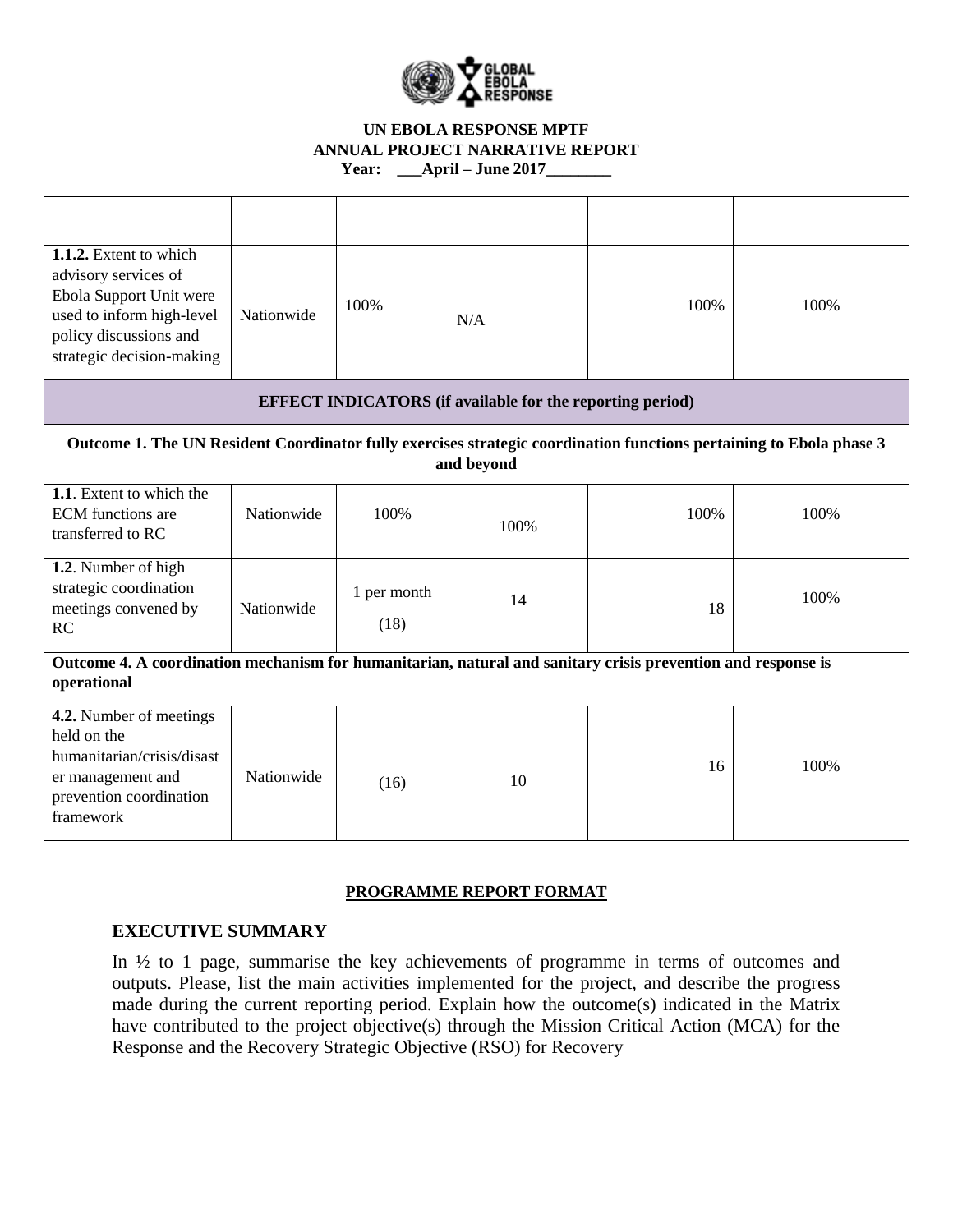

## **NARRATIVE**

**Situation Update** (*please describe critical changes, if any, in the situation that affect the project (1-2 paragraphs*))

The project was implemented in the spirit to entrust the UN Resident Coordinator/Humanitarian Coordinator a continued coordination role of the Ebola Virus Disease in its phase 3 and beyond. Therefore, arrangements were made to provide the RC Office with additional required capacities to help in the goal to achieve and stay at 0 case of EVD infections while also ensuring the country's readiness to respond to future health outbreaks and other emergency situations.

The current situation shows a relatively stable context whereas the country has successfully contained the EVD virus. The top priority for the project is to address the post-Ebola recovery needs while also reinforcing the country's preparedness for future emergencies. The EVD support unit deployed within the RC Office continued during this reporting period to provide the technical guidance and any needed operational support to national institutions in the formulation and/or updates of mechanism and tools including but not limited to the disaster risk reduction framework and the national multi-risk contingency plan ahead of the upcoming simulation exercise activities.

**Key Achievements** (*please use this section to highlight your key achievements for the month, using bullet points if preferred)*

The summarized results below are specifically referring to the reporting period between April and June 2017.

- The UN RC continued to exercise the strategic coordination role and leadership on all post-Ebola recovery related functions. This was done through statutory periodic meetings of the national inter-agency humanitarian committee (*COPIA-Comite Permanent Inter-agences*). At the technical level, a total of three meetings (two technical and one strategic meetings) were convened under the facilitation of the UN RCO. The Resident Coordinator co-chaired as always those high level meetings along with the Minister of local administration and decentralization on behalf of the national side. This activity paved ways for a continued concertation among humanitarian actors on key programming aspects through information sharing on a series of aspects including the epidemiological situation in the country. The *COPIA* remains a pivotal humanitarian coordination mechanism as all technical and strategic orientations are substantively discussed within this framework, this in alignment with effect indicators 1.1. & 1.2.)
- As previously done, the project pursued its operational and technical support to the national side in the development of the national disaster risk management framework and the update of the multi-risk contingency plan (effect indicator 4.2). The support consisted of technical meetings with the government experts to finalize a number of projects meant to operationalize the national disaster management framework. A total of 18 project concept notes were developed and it is now about identifying suitable potential donors for each of them.
- Two more field missions were conducted jointly with other humanitarian actors to assess the situation on the ground and formulate required recommendations pertaining to the prevention and management of possible threats.
- More specifically, during this period, the RCO facilitated in a very substantive way the elaboration of the Guinea Joint Preparedness proposal in accordance with the MPTF Lesson Learned Exercise Recommendations. The RCO experts mobilized national actors to identify gaps and align current priorities with the programming needs addressed in the TORs shared to that end by the MPTF Secretariat. A